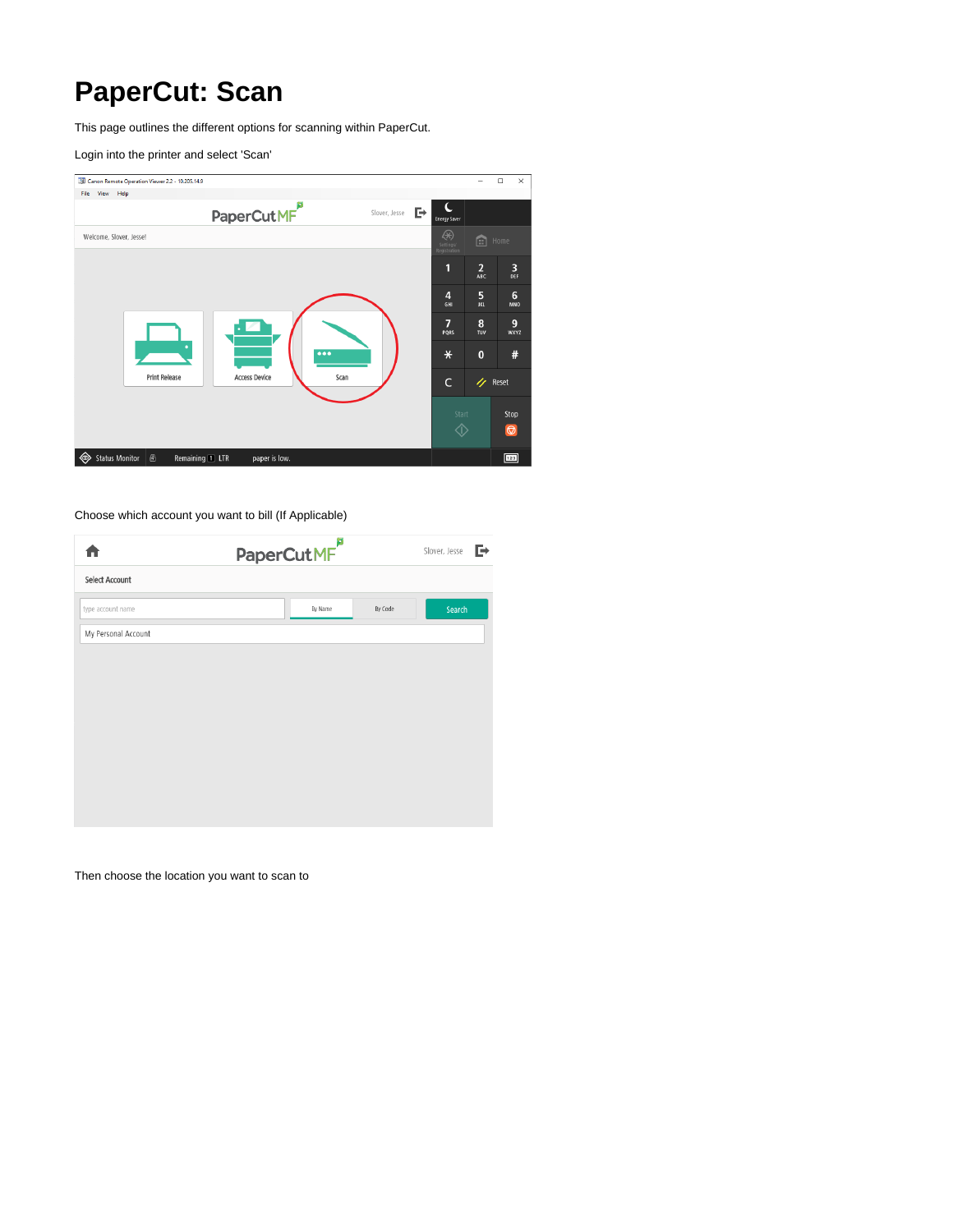|                     |                  | PaperCutMF <sup>P</sup> | ⊩<br>Slover, Jesse |
|---------------------|------------------|-------------------------|--------------------|
| <b>Scan Actions</b> |                  |                         |                    |
|                     | Scan to My Email |                         |                    |
|                     | <b>ITS</b>       |                         |                    |
|                     | Media            |                         |                    |
|                     | OneDrive         |                         |                    |
|                     |                  |                         |                    |
|                     |                  |                         |                    |
|                     |                  |                         |                    |

### **One Drive:**

Follow these steps to authorize PaperCut to scan to your OneDrive.

PaperCut will create and utilize the following path for scans: \OneDrive - Princeton Theological Seminary\Apps\Scans for PaperCut MF\

You will also receive an email confirmation each time a scan is successfully sent, and it will contain a link to view the scan.

Change the name of the document and adjust any settings you wish to, then tap 'Start'

| Canon Remote Operation Viewer 2.2 - 10.205.14.9 |                                                      |                 |                                |                              | $\Box$                 | $\times$        |
|-------------------------------------------------|------------------------------------------------------|-----------------|--------------------------------|------------------------------|------------------------|-----------------|
| View<br>Help<br>File                            |                                                      |                 |                                |                              |                        |                 |
| ≺                                               | PaperCutMF                                           | Slover, Jesse   | Ċ<br>Þ<br><b>Energy Saver</b>  |                              |                        |                 |
| <b>Scan Details</b>                             |                                                      |                 | ⊛<br>Settings/<br>Registration | 圇                            | Home                   |                 |
| OneDrive<br>Path                                |                                                      | Color PDF       | ſ.                             | $\overline{2}$<br><b>ABC</b> |                        | 3<br>DEF        |
| /Apps/Scans for PaperCut MF<br>Filename         |                                                      | 2-sided         | 4<br>GHI                       | 5<br><b>JKL</b>              |                        | 6<br><b>MNO</b> |
| scan jesse.slover 2022-01-13-11-50-20           |                                                      | Letter Portrait | 7<br>PORS                      | 8<br><b>TUV</b>              |                        | 9<br>WXYZ       |
|                                                 |                                                      | 300 DPI         | $\ast$                         | $\mathbf{0}$                 |                        | #               |
|                                                 |                                                      | Change settings | $\epsilon$                     | $\boldsymbol{\vartheta}$     | Reset                  |                 |
|                                                 | Prompt for more pages $\triangledown$                | <b>Start</b>    | <b>Start</b><br>◈              |                              | Stop<br>$\circledcirc$ |                 |
| <b>Status Monitor</b><br>◈                      | <sup>6</sup> <b>E</b> Remote Operation is being used |                 |                                |                              | 123                    |                 |

Once your scan completes, click 'Finish'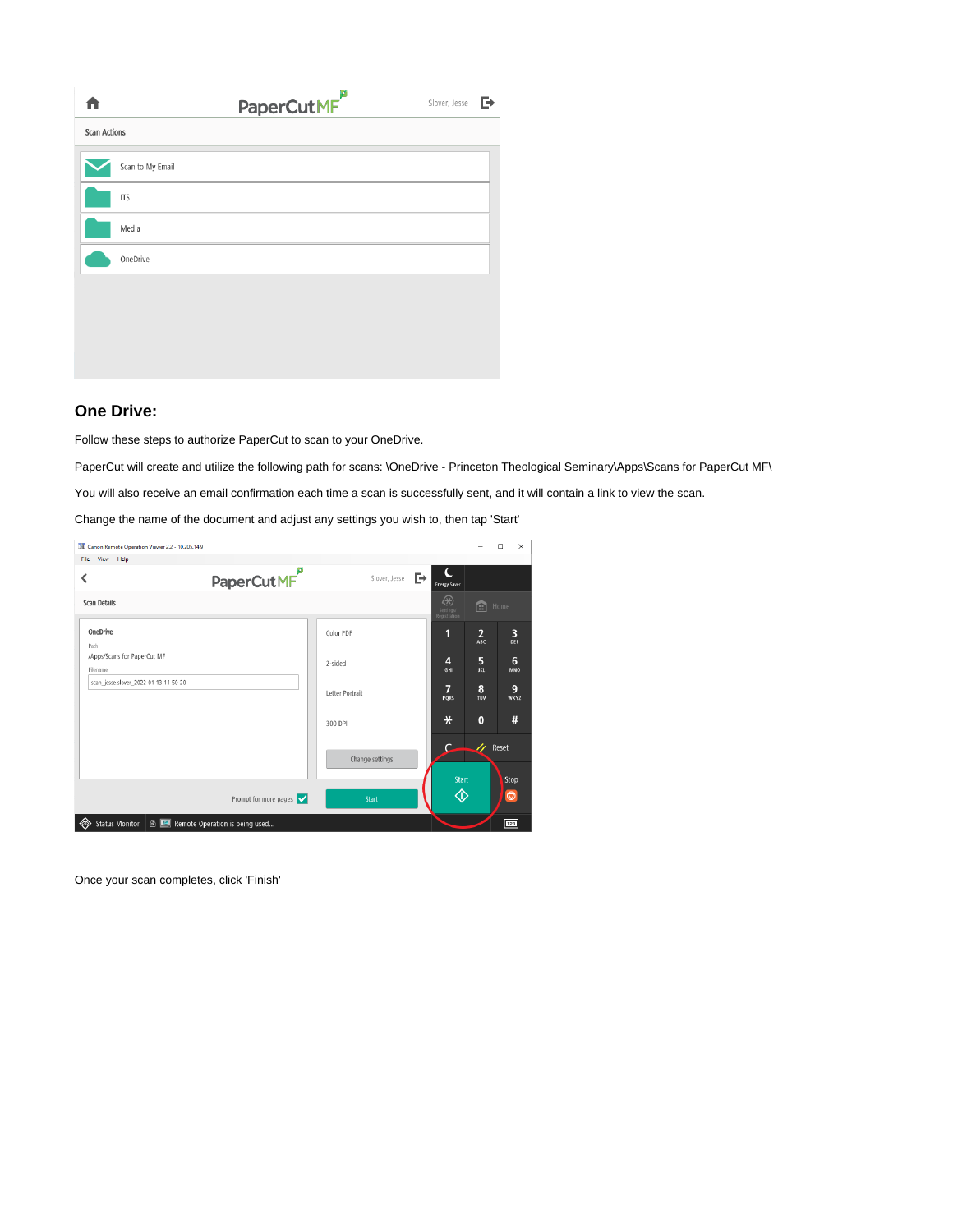| Canon Remote Operation Viewer 2.2 - 10.205.14.9 |                                   |               |                                |                              | $\Box$<br>$\times$ |
|-------------------------------------------------|-----------------------------------|---------------|--------------------------------|------------------------------|--------------------|
| View Help<br>File                               |                                   |               |                                |                              |                    |
| Cancel                                          | PaperCutMF                        | Slover, Jesse | D≁<br><b>Energy Saver</b>      |                              |                    |
| Scan More or Finish                             |                                   |               | ⊛<br>Settings/<br>Registration | 圇                            | Home               |
|                                                 | 2 pages scanned<br>$\overline{2}$ |               | 1                              | $\overline{2}$<br><b>ABC</b> | 3<br>DEF           |
|                                                 |                                   |               | 4<br>GHI                       | 5<br><b>JKL</b>              | 6<br><b>MNO</b>    |
|                                                 |                                   |               | 7<br>PORS                      | 8<br>TUV                     | 9<br>WXYZ          |
|                                                 |                                   |               | $\ast$                         | $\bf{0}$                     | #                  |
|                                                 |                                   |               | $\mathsf{C}$                   | n                            | Reset              |
|                                                 | Scan next page                    |               | <b>Start</b>                   |                              | Stop               |
| Scan new document                               |                                   | <b>Finish</b> | ♦                              |                              | $\circledcirc$     |
| <b>B Send</b><br><b>Status Monitor</b><br>◈     | Waiting to scan                   |               |                                |                              | 123                |

#### Be sure to log out of the printer before leaving

| Canon Remote Operation Viewer 2.2 - 10.205.14.9 |                                |                         |                                |                        | $\Box$<br>$\times$            |
|-------------------------------------------------|--------------------------------|-------------------------|--------------------------------|------------------------|-------------------------------|
| View Help<br>File                               |                                |                         |                                |                        |                               |
|                                                 | PaperCutMF                     |                         | Þ<br>Slover, Jesse<br>P        | ergy Saver             |                               |
| Welcome, Slover, Jesse!                         |                                |                         | ⊛<br>Settings/<br>Registration | 圇                      | Home                          |
|                                                 |                                |                         | П                              | $\overline{2}$<br>ABC  | 3<br>DEF                      |
|                                                 |                                |                         | $\overline{4}$                 | 5<br><b>JKL</b><br>GHI | $6\phantom{1}6$<br><b>MNO</b> |
|                                                 |                                |                         | 7<br>PQRS                      | 8<br>TUV               | 9<br>WXYZ                     |
|                                                 |                                | $\bullet\bullet\bullet$ | $\ast$                         | $\bf{0}$               | #                             |
| <b>Print Release</b>                            | <b>Access Device</b>           | Scan                    |                                | $\mathsf{C}$<br>4      | Reset                         |
|                                                 |                                |                         |                                | Start                  | Stop                          |
|                                                 |                                |                         |                                | ①                      | $\circledcirc$                |
| ◈<br><b>Status Monitor</b>                      | Remote Operation is being used |                         |                                |                        | 123                           |

The first time you complete a Scan to OneDrive, you'll receive an Authorization Request email. All you have to do is click the 'Login to OneDrive' link in the email and sign in to authorize PaperCut to access your OneDrive.

| To             | Thu 1/13/2022 10:12 AM<br>Scans for PaperCut MF <scans@papercut.com><br/>SF<br/>Authorize Scans for PaperCut MF to save to your OneDrive<br/>Slover, Jesse<br/>If there are problems with how this message is displayed, click here to view it in a web browser.</scans@papercut.com> |                |
|----------------|---------------------------------------------------------------------------------------------------------------------------------------------------------------------------------------------------------------------------------------------------------------------------------------|----------------|
|                | PaperCutMF                                                                                                                                                                                                                                                                            |                |
|                | Hi Slover, Jesse                                                                                                                                                                                                                                                                      |                |
|                | Your scan is ready to send to OneDrive.                                                                                                                                                                                                                                               |                |
|                | You need to do a one off authorization of the Scans for PaperCut MF application to send files to your OneDrive account. This authorization link is valid for<br>24hrs, after which the file will be automatically deleted.                                                            |                |
|                | We also need to mention that when you use this service, we collect and retain scan job details such as name, email and filename for the purpose of providing<br>our service as outlined in our privacy policy.<br>Login to OneDrive                                                   |                |
|                | Happy scanning!                                                                                                                                                                                                                                                                       |                |
|                | From the PaperCut team.                                                                                                                                                                                                                                                               |                |
|                | Why do I need to do this?                                                                                                                                                                                                                                                             |                |
|                | PaperCut MF needs permission to save your scans to OneDrive. Your files will be saved in the /Apps/Scans for PaperCut MF folder.                                                                                                                                                      |                |
|                | What happens when I scan again?                                                                                                                                                                                                                                                       |                |
|                | Simply tap and scan                                                                                                                                                                                                                                                                   |                |
|                |                                                                                                                                                                                                                                                                                       |                |
| $\overline{A}$ |                                                                                                                                                                                                                                                                                       | $\overline{r}$ |

# **Departmental Share:**